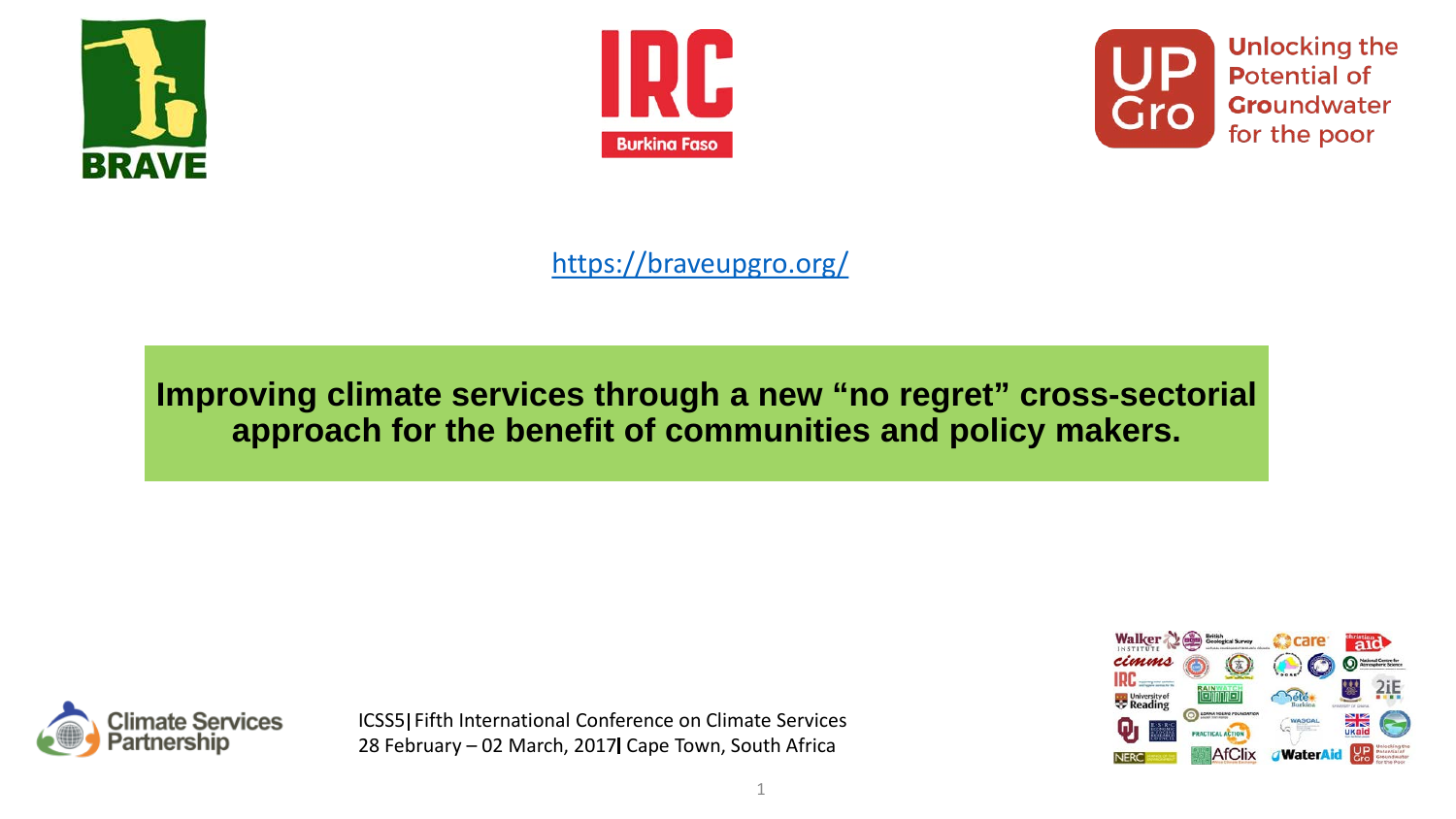





#### **WHERE ARE WE in WEST AFRICA (Arid Zones)?**

- $\Box$  Rainfall based climate info helpful over 4-5 months only during a year;
- GW used over a year in the Sahel Communities;
- **□** Weakness in Community Climate Risk Resilience Plans and Strategies;
- Challenges in better understanding and use of Climate Info;
- $\Box$  Needs of info on water availability and trends.

Changing paradigm by

# **GW – Community Status into rainfall info**

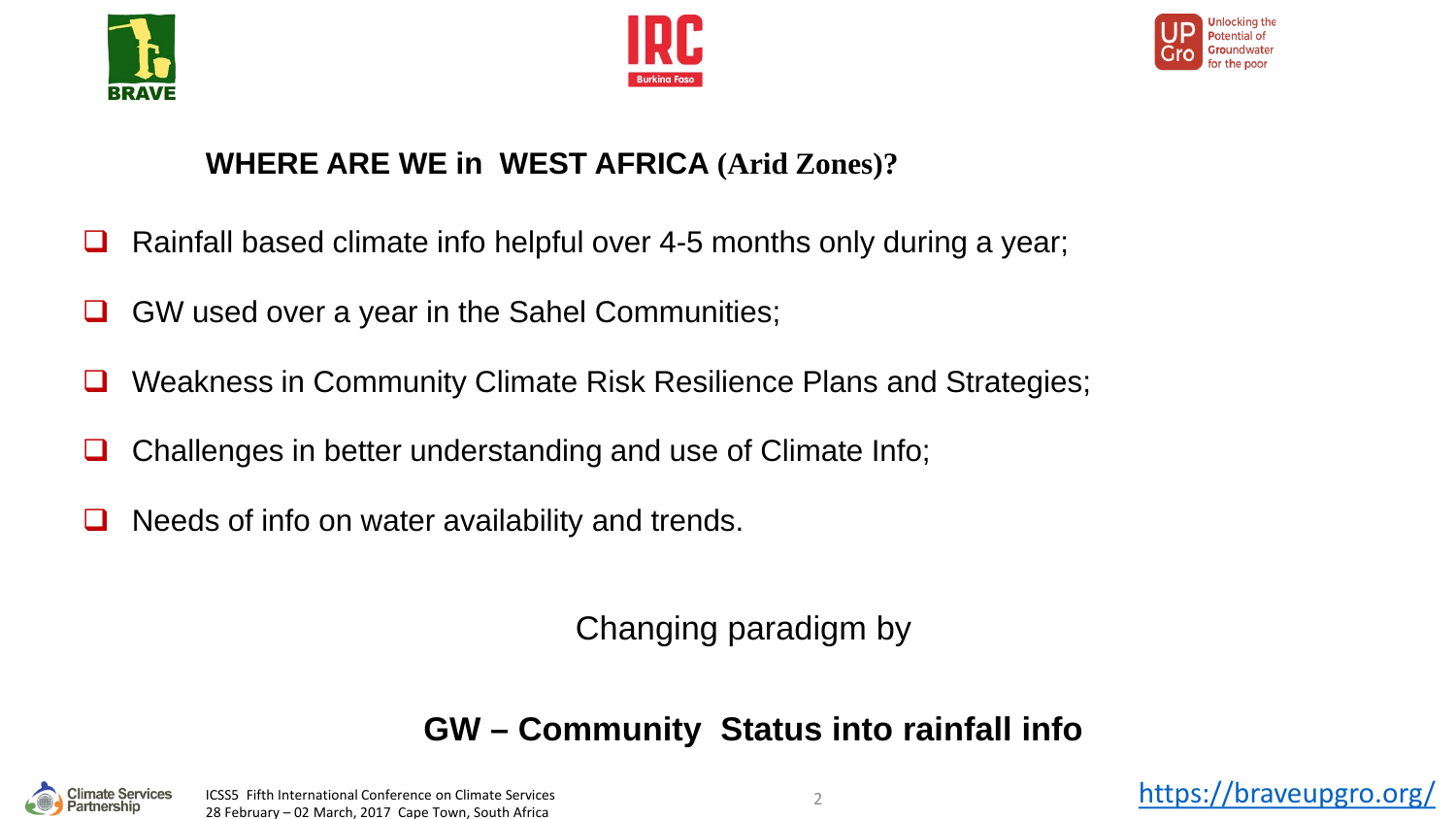





# **AIM**

### Share and discuss a Sciences and Community KE - based **user-friendly** approach combining info related to :

## **GW – Rainfall – Human well-being**

(Burkina Faso & Ghana)

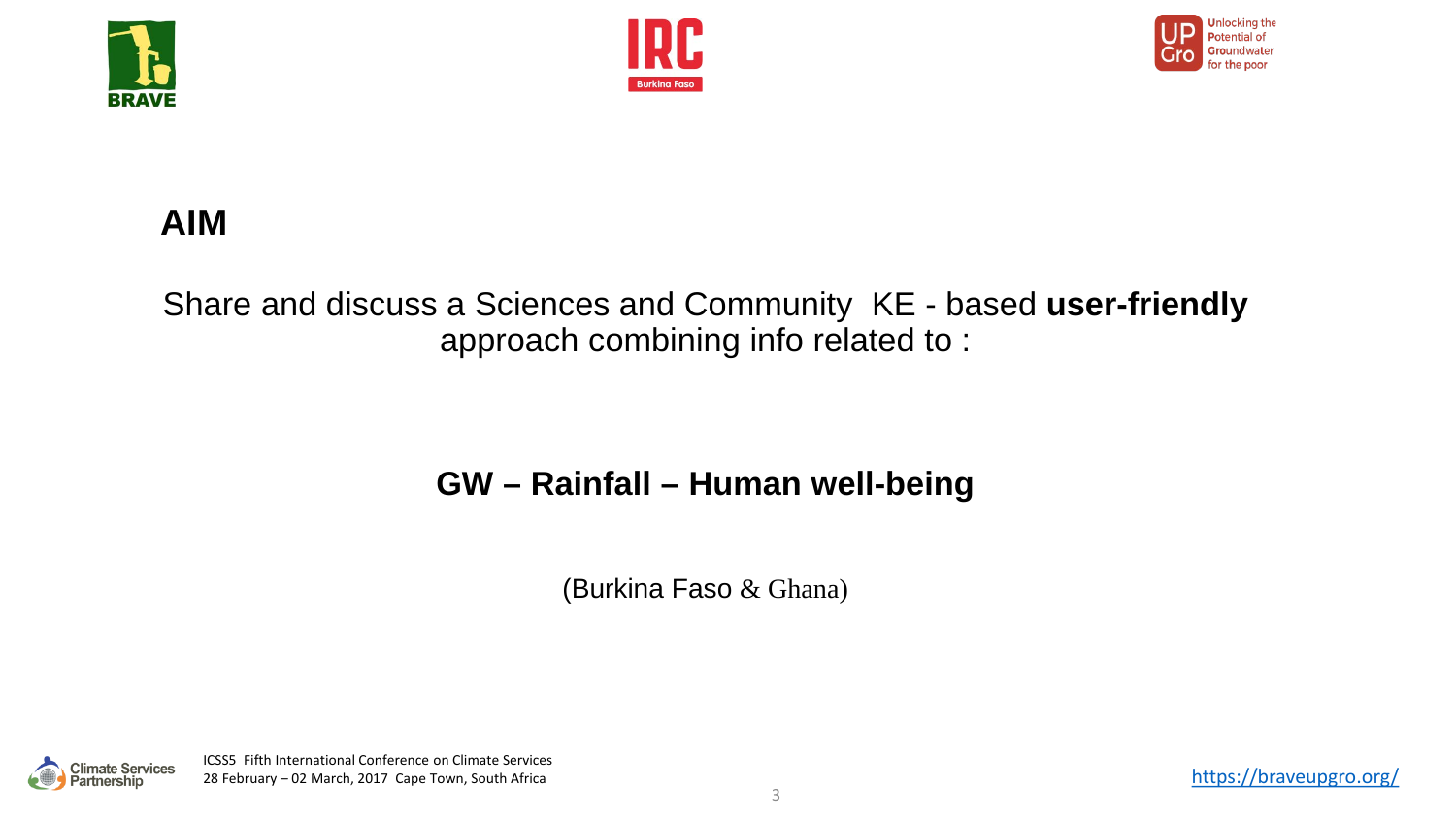





#### **APPROACH**



3Pillars-based Approach for « no-regret » Climate Services

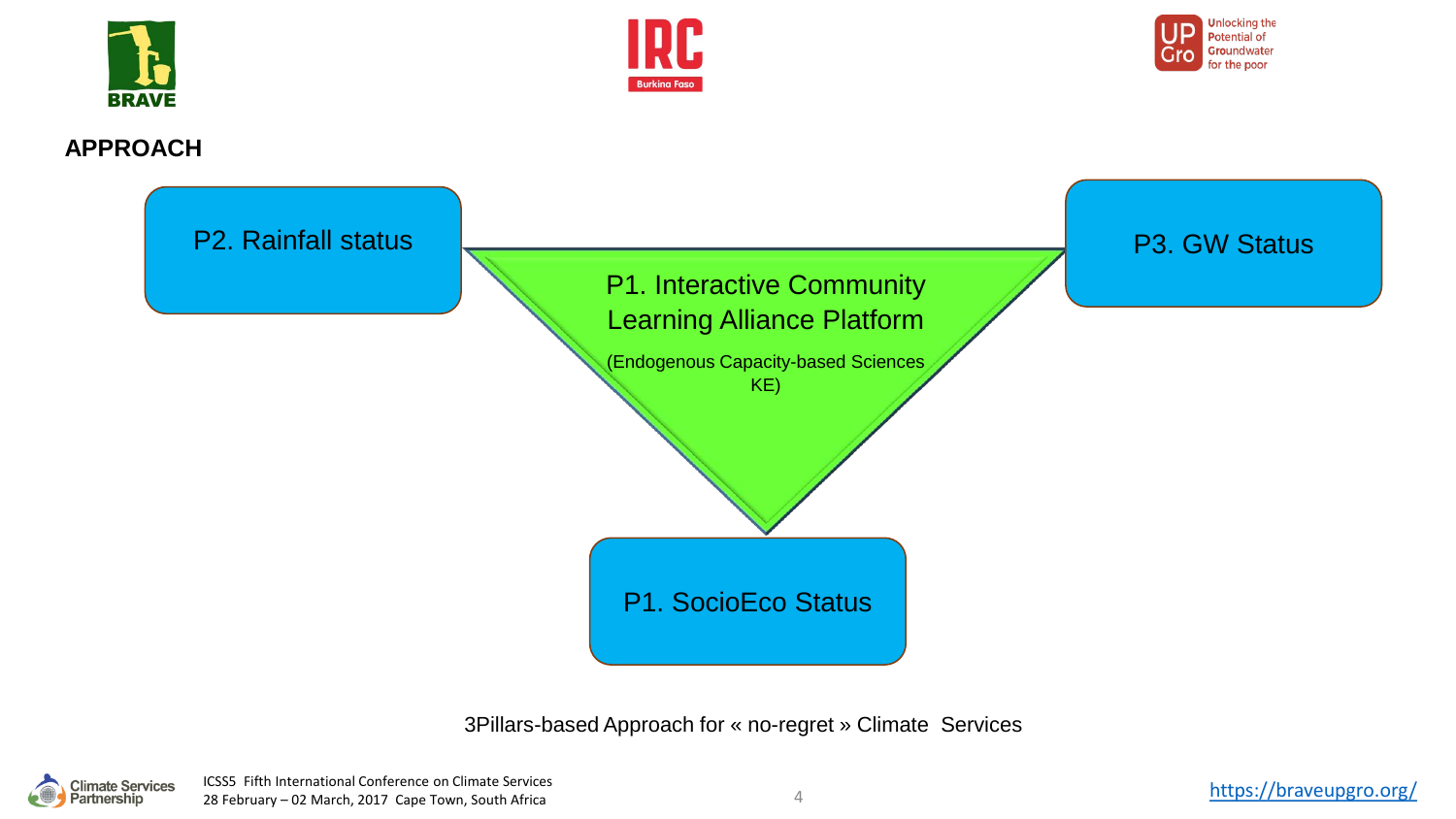





## **BENEFITS**

- $\checkmark$  Climate services  $\to$  Improving climate information and its use;
- $\checkmark$  Communities  $\Rightarrow$  Better access to WR via ongoing climate info over a year, improving livelihoods;
- $\checkmark$  Hydrological Institutes  $\to$  More visibility in Climate Info services;
- $\checkmark$  Decision making  $\Rightarrow$  Reinforcing synergy Policy Makers Practitioners Communities Scientists